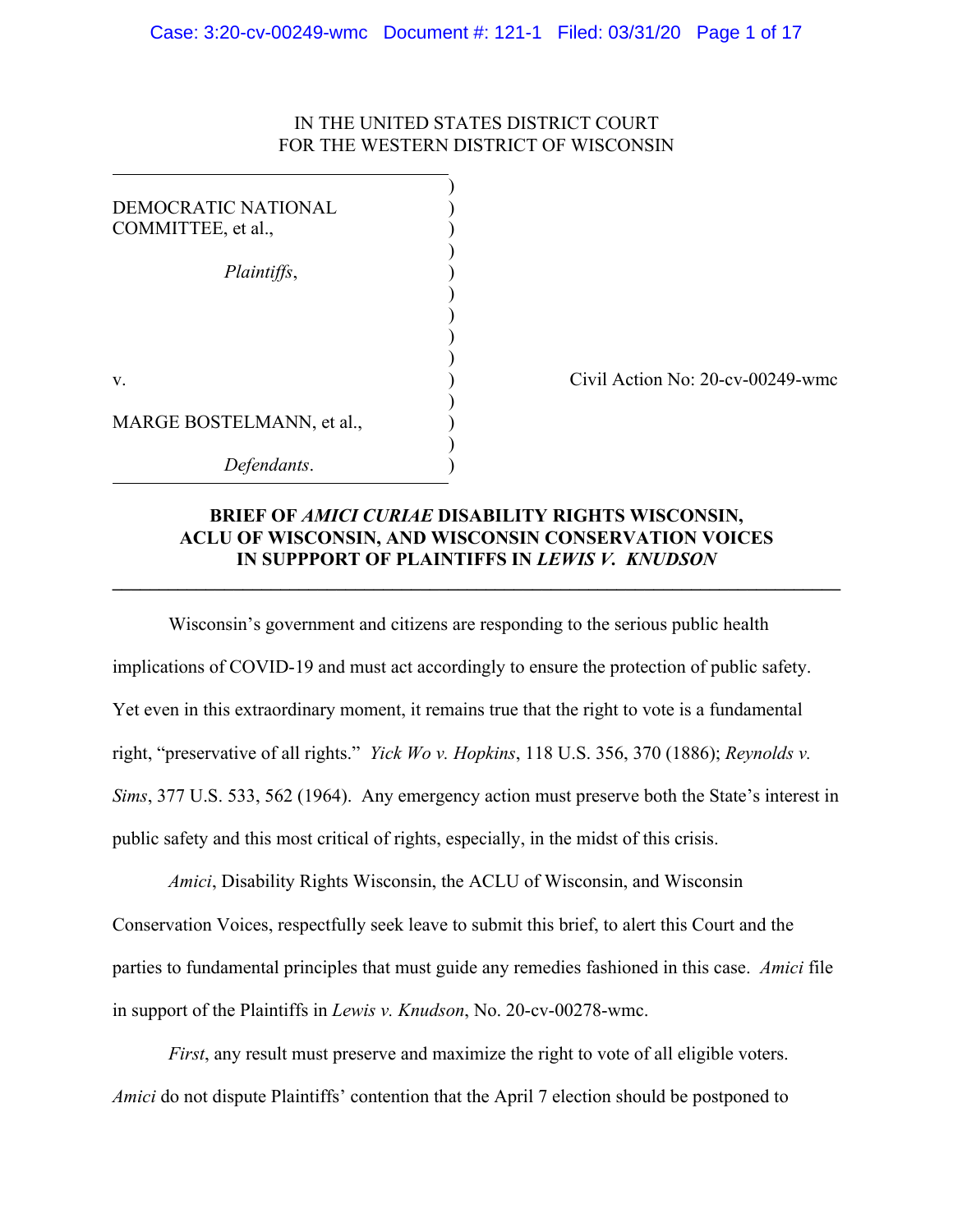#### Case: 3:20-cv-00249-wmc Document #: 121-1 Filed: 03/31/20 Page 2 of 17

provide elections officials and clerks time to revise procedures and practices to ensure that eligible voters are not deprived of their rights in light of the dire situation discussed below.

*Second*, in light of the unprecedented demand for mail absentee ballots, procedures must be changed to allow ballots postmarked until the date of the election to be counted.

*Third*, any remedy *must* retain meaningful opportunities for voters throughout the state to vote in person, not restrict an election to mail-only voting as has been suggested in news articles and other cases before the federal courts. *See, e.g.*, *City of Green Bay v. Bostlemann*, No. 20-cv-479 (E.D. Wis. filed Mar. 24, 2020), Am. Compl. ¶¶ 97, 120, ECF No. 26. Given the current public health emergency, it is imperative to expand access to absentee mail-in ballots. However, mandatory vote by mail cannot be the only option since it would fail to accommodate many voters, including voters with disabilities, who may require accommodations such as accessible voting machines, and voters of color, who may live in communities where mail service is not as robust as elsewhere or be distrustful of the mail system as the vehicle to exercise their fundamental right to vote. Moreover, mandatory vote by mail—especially if, as proposed, ballots are only sent to already registered voters—would deprive Wisconsin voters of the opportunity for same day registration upon which tens to hundreds of thousands of voters rely.

*Fourth*, *Amici* urge the Court to require Wisconsin officials to develop a concrete plan to address problems that may arise through April 7 or any rescheduled spring election date, and to ensure that such plans can be swiftly put into effect should the current emergency continue or recur in upcoming elections scheduled to be held on August 11 and November 3, 2020. Officials must categorically ensure that there are systems in place that preclude the chaos and disorganization that have led to the present litigation, and so no last-minute changes in procedures are again suddenly imposed upon Wisconsin voters and elections officials. Proactive

2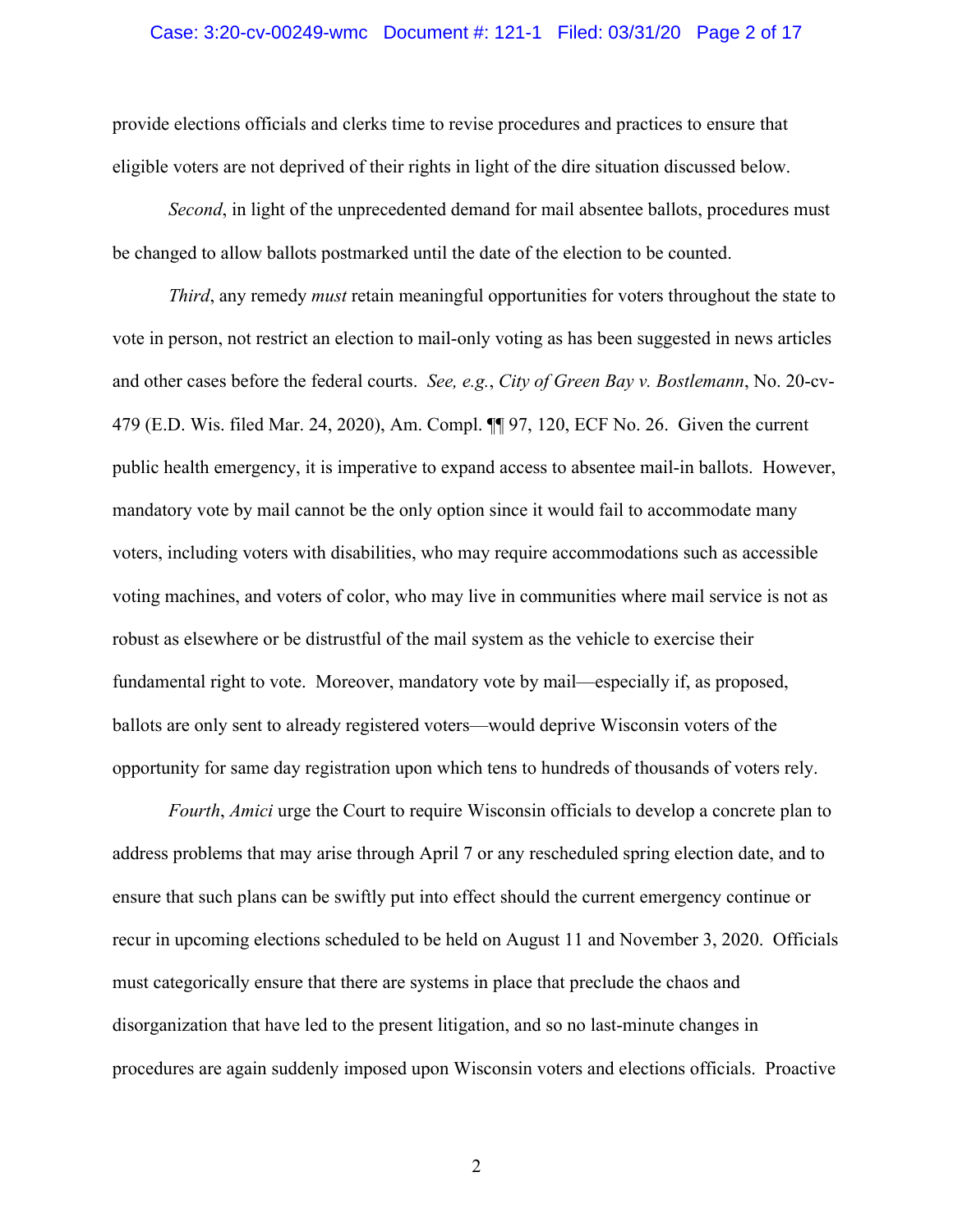#### Case: 3:20-cv-00249-wmc Document #: 121-1 Filed: 03/31/20 Page 3 of 17

measures should include, but not be limited to, a communications plan that allows elections officials and the public—including those lacking access to or do not use electronic or social media—to be fully informed about rules and regulations that will be in place for those elections.

## **I. STATEMENT OF INTEREST OF** *AMICI CURIAE*

The ACLU of Wisconsin is one of the state affiliates of the American Civil Liberties Union, with 13,500 members and supporters statewide. The ACLU of Wisconsin has long been concerned about and involved in protecting voting rights of Wisconsin residents. The ACLU of Wisconsin spends a substantial amount of its time, especially in years of major elections, working to educate and inform voters about voting rules and processes. Since 2004, the ACLU of Wisconsin also has been a participant in the Wisconsin Election Protection coalition, which seeks to ensure that voters are aware of their voting rights and can freely exercise those rights. In addition, the ACLU of Wisconsin has been counsel in the District Court, Court of Appeals, and Supreme Court, on the long-running Wisconsin voter ID case, *Frank v. Walker*, No. 11-cv-01128 (E.D. Wis.), and has been an amicus on other voting rights cases, including before the Supreme Court in the partisan gerrymandering case, *Gill v. Whitford*, 138 S. Ct. 1916 (2018).

Disability Rights Wisconsin ("DRW") is a statewide non-profit organization designated by the Governor of the State of Wisconsin to act as the congressionally mandated protection and advocacy agency for Wisconsin citizens with mental illness, developmental disabilities and other physical impairments, pursuant to Wis. Stats. § 51.62, 29 U.S.C. § 794e, 42 U.S.C. § 15041 *et. seq.*, and 42 U.S.C. § 10801 *et. seq*. Through the years, DRW has had direct experience promoting the legal rights around voting issues in Wisconsin. This includes advocacy to ensure that people with disabilities have equal access to the polls, education of people with disabilities, service providers and families on voting laws; working with election officials on both the state and local level access to the polls for people with disabilities and working one-one-one with

3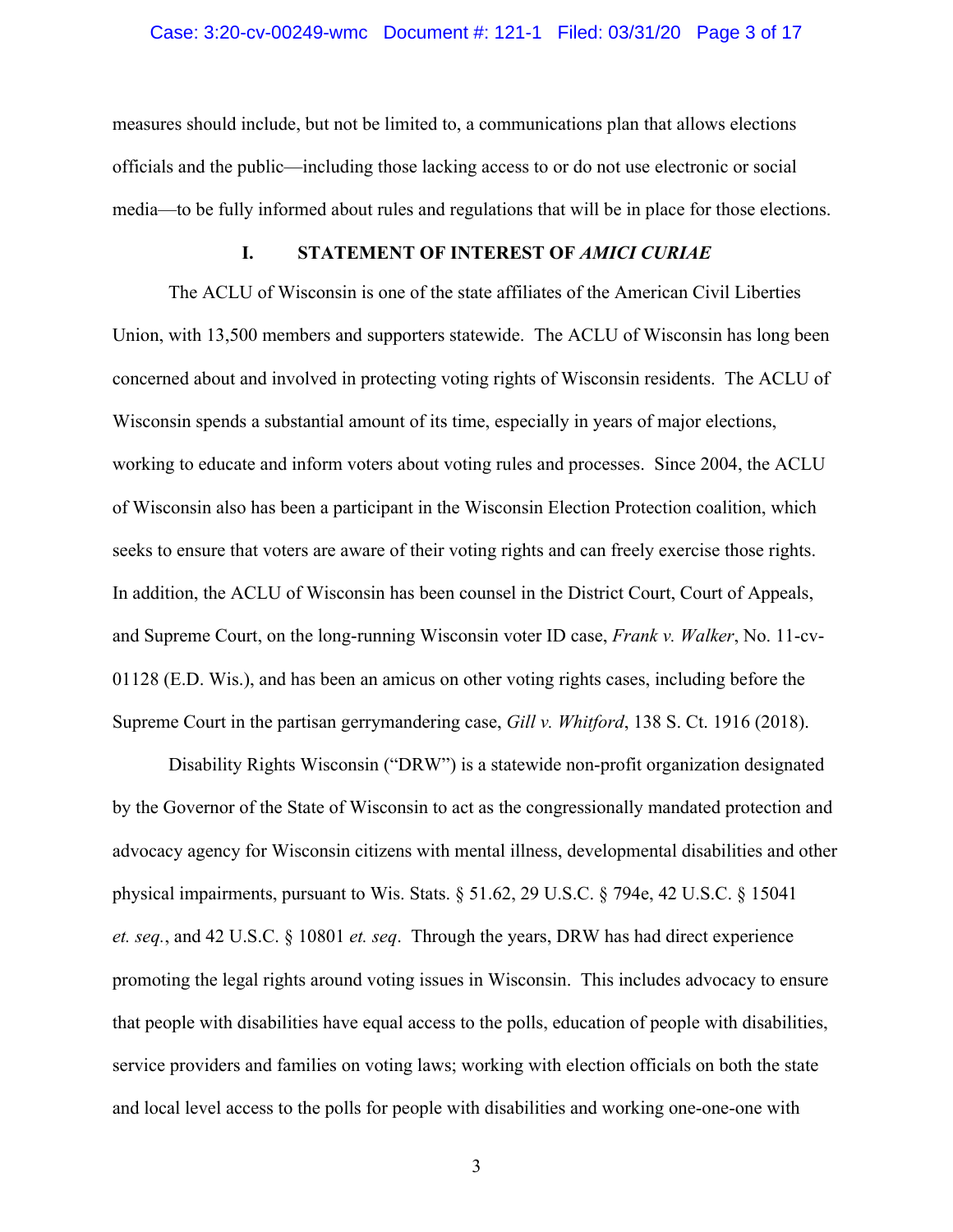#### Case: 3:20-cv-00249-wmc Document #: 121-1 Filed: 03/31/20 Page 4 of 17

clients to resolve individual problems with the voting process. DRW has participated as an amicus in the prior voting rights case of *Milwaukee Branch of the NAACP v. Walker*, No. 2011CV005492 (Dane Co. Cir. Ct.).

Wisconsin Conservation Voices ("WCV") brings people together to protect Wisconsin's environment and our democracy. WCV runs Wisconsin Native Vote, a robust program that works with Tribal communities to educate voters, register people to vote, and improve policies that impact Native Americans' access to the polls. Since 2011, Native Vote has worked to redress the ways in which Wisconsin's laws often disenfranchise Native Americans, including addressing proof of residency requirements that fail to account for the use of P.O. Boxes on reservations to limited access to early voting and voter registration.

### **II. FACTUAL BACKGROUND**

The rapid spread of COVID-19 has forced state and local county officials, poll workers, and voters to grapple with novel issues, especially how to hold safe, inclusive, and timely elections in this new reality. Several key events warrant particular emphasis here.

On March 12, 2020, Governor Tony Evers declared a public health emergency to, *inter alia*, "protect all Wisconsinites from the spread of this disease, and to prepare for the impacts it may have on the state."1 Also on March 12, the Wisconsin Elections Commission (WEC) eliminated the Special Voting Deputy process, by which individuals are deputized as clerks to bring ballots to residential care facilities such as nursing homes and help individuals living there

<sup>1</sup> Exec. Order No. 72, *Relating to a Proclamation Declaring a Health Emergency in Response to the COVID-19 Coronavirus* (Mar. 12, 2020), https://evers.wi.gov/Documents/EO/EO072- DeclaringHealthEmergencyCOVID-19.pdf.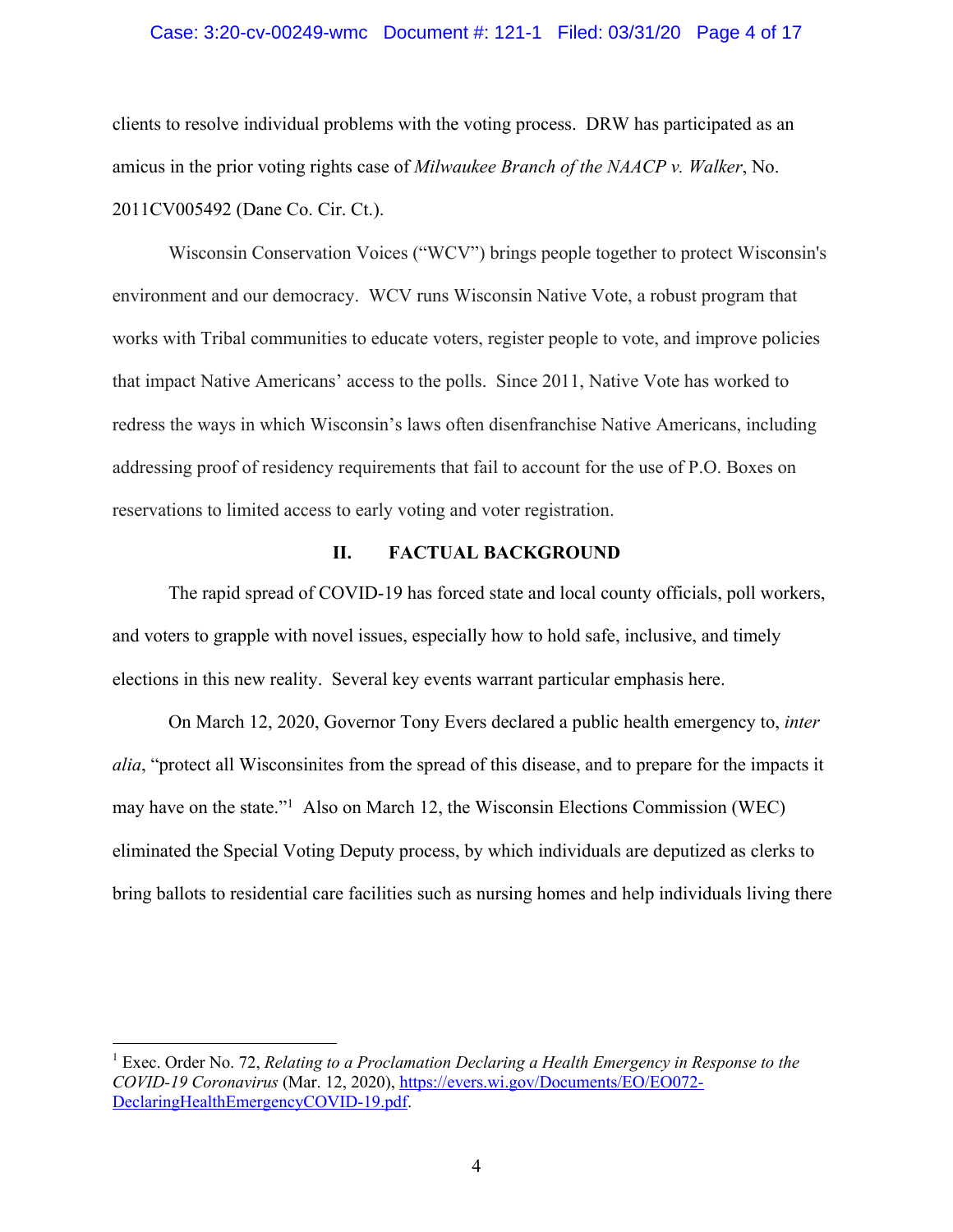# Case: 3:20-cv-00249-wmc Document #: 121-1 Filed: 03/31/20 Page 5 of 17

vote, and moved polling places out of those care facilities.<sup>2</sup> On March 17, the Acting Secretary of the Wisconsin Department of Health issued an order prohibiting gatherings of 10 or more persons and closing all schools in Wisconsin.<sup>3</sup> While schools and libraries are exempt from the order when used as polling places, the urgency of the situation that led to the order has had significant effects. It also raises concerns that the hastily relocated polling places will be inaccessible to voters with disabilities, despite legal requirements for accessibility.4

As the public health emergency has grown, so has the volume of requests for mail-in ballots.<sup>5</sup> It has proved so high that many communities have run out of ballot envelopes.<sup>6</sup> Exacerbated by staff shortages, these issues have led to inevitable delays mailing ballots. Simultaneously, local elections officials have taken actions that affect elections and limit citizens' ability to vote. This includes the decision by the cities of Milwaukee and Madison, among others, to eliminate in-person early voting and/or institute limited drive-up voting, despite the requirement that each municipality provide at least two weeks of early voting before an election.<sup>7</sup> Wis. Stat. § 6.86(1)(a)(2). In addition, communities have restricted or eliminated

<sup>2</sup> Wis. Elections Comm'n, *Guidance Regarding Election Procedures and Public Health Emergency* 2–4 (Mar. 12, 2020), https://elections.wi.gov/sites/elections.wi.gov/files/2020- 03/March%2012%20Commission%20Meeting%20Agenda%20and%20Materials.pdf.

<sup>3</sup> Wis. Dep't of Health Services, *Emergency Order No. 5, Prohibiting Mass Gatherings of 10 People or More* (Mar. 17, 2020), https://elections.wi.gov/sites/elections.wi.gov/files/2020- 03/Gov.%20Evers\_DHS%20order\_3.17.20.pdf.

<sup>4</sup> *See* Wis. Elections Comm'n, *Introduction to Voting Accessibility* (outlining some of the requirements for voter accessibility), https://elections.wi.gov/voters/accessibility.

<sup>5</sup> Wis. Elections Comm'n, Absentee Ballot Requests for April 7 Exceed 550,000 Amid COVID-19 Concerns (Mar. 24, 2020), https://elections.wi.gov/node/6768.

<sup>6</sup> Wis. Elections Comm'n, Mem. From Meagan Wolfe to Clerks, *Absentee Envelope Order Status and Delivery Details COVID-19* (Mar. 20, 2020), https://elections.wi.gov/node/6741.

<sup>7</sup> *See* Laurel White, *Election Officials Across Wisconsin Eliminate, Scale Back In-Person Early Voting*, Wis. Public Radio (Mar. 23, 2020), https://www.wpr.org/election-officials-across-wisconsin-eliminatescale-back-person-early-voting. After nearly a week of delay, communities like Milwaukee instituted "drive up" voting. *See Drive-up early voting begins Saturday in Milwaukee*, WISN (Mar. 28, 2020),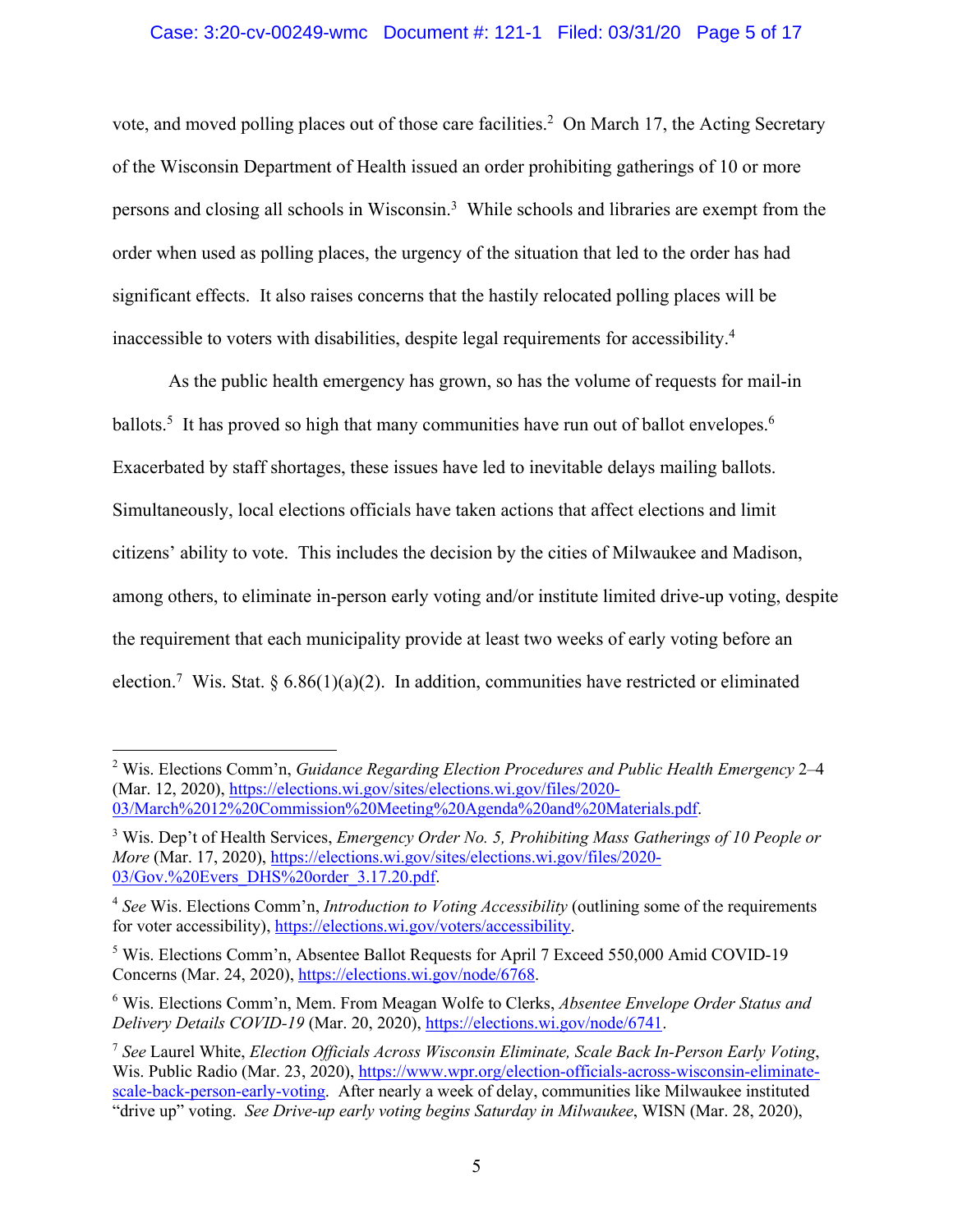## Case: 3:20-cv-00249-wmc Document #: 121-1 Filed: 03/31/20 Page 6 of 17

opportunities to register in person and moved polling places while they also lose poll workers many of whom are elderly and at "high risk" of severe illness—in droves.<sup>8</sup>

These difficulties have only worsened as the State has increased efforts to combat the COVID-19 crisis. On March 24, Governor Evers issued a "safer at home" order that restricts the ability of most Wisconsin residents to move freely around their communities.<sup>9</sup> This order exempts elections officials and poll workers, but will certainly heighten the state of concern among Wisconsin's population and make it more difficult to recruit poll workers. On Sunday fewer than 10 days before the scheduled election date—Milwaukee reported that it lacked a thousand of the 1400 poll workers it needed to run the April 7 election, and was considering consolidating polling sites around the city to "voting centers" in aldermanic districts.10 The "safer at home" order also requires last minute polling place changes around the State, which will confuse many voters and could effectively disenfranchise voters who will be unaware of the changes and lack transportation to get to suddenly relocated polling sites. For example, on March 26 Menomonee Falls moved seven polling sites comprising 23 wards into one location.<sup>11</sup>

<sup>11</sup> Cathy Kozlowicz, *Shortage of Poll Workers Prompts Menomonee Falls to move all voting for April 7 to the high school*, Milwaukee Journal Sentinel (Mar. 26, 2020), https://www.jsonline.com/story/communities/northwest/news/menomonee-falls/2020/03/26/voting-april-7-take-place-menomonee-falls-high-school/2915566001/; *see also* Patrick Marley and Molly Beck, *Lack of poll workers across Wisconsin, flood of absentee ballots spark fears votes will go uncounted, id.,* (Mar. 31, 2020), https://www.jsonline.com/story/news/politics/elections/2020/03/31/wisconsin-voting-sitesclosing-due-coronavirus-poll-worker-shortage/5090003002/

https://www.wisn.com/article/drive-up-early-voting-begins-saturday-in-milawukee/31964912. Still, it is not clear that all communities have done so—or that voters were widely made aware of these changes.

<sup>8</sup> Rashad Williams, *State officials encouraging more poll workers to replace older workers for their safety*, WAOM.com (Mar. 24, 2020), https://waow.com/2020/03/24/state-officials-encouraging-morepoll-workers-to-replace-older-workers-for-their-safety/.

<sup>&</sup>lt;sup>9</sup> Wis. Dep't of Health Services, Emergency Order No. 12, Safer at Home (Mar. 24, 2020), https://evers.wi.gov/Documents/COVID19/EMO12-SaferAtHome.pdf.

<sup>10</sup> Chuck Quirmbach, *Ahead Of April 7 Election: Milwaukee Pollworker Shortages, Demand For Absentee Ballots,* WUWM (Mar. 30, 2020), https://www.wuwm.com/post/ahead-april-7-electionmilwaukee-pollworker-shortages-demand-absentee-ballots.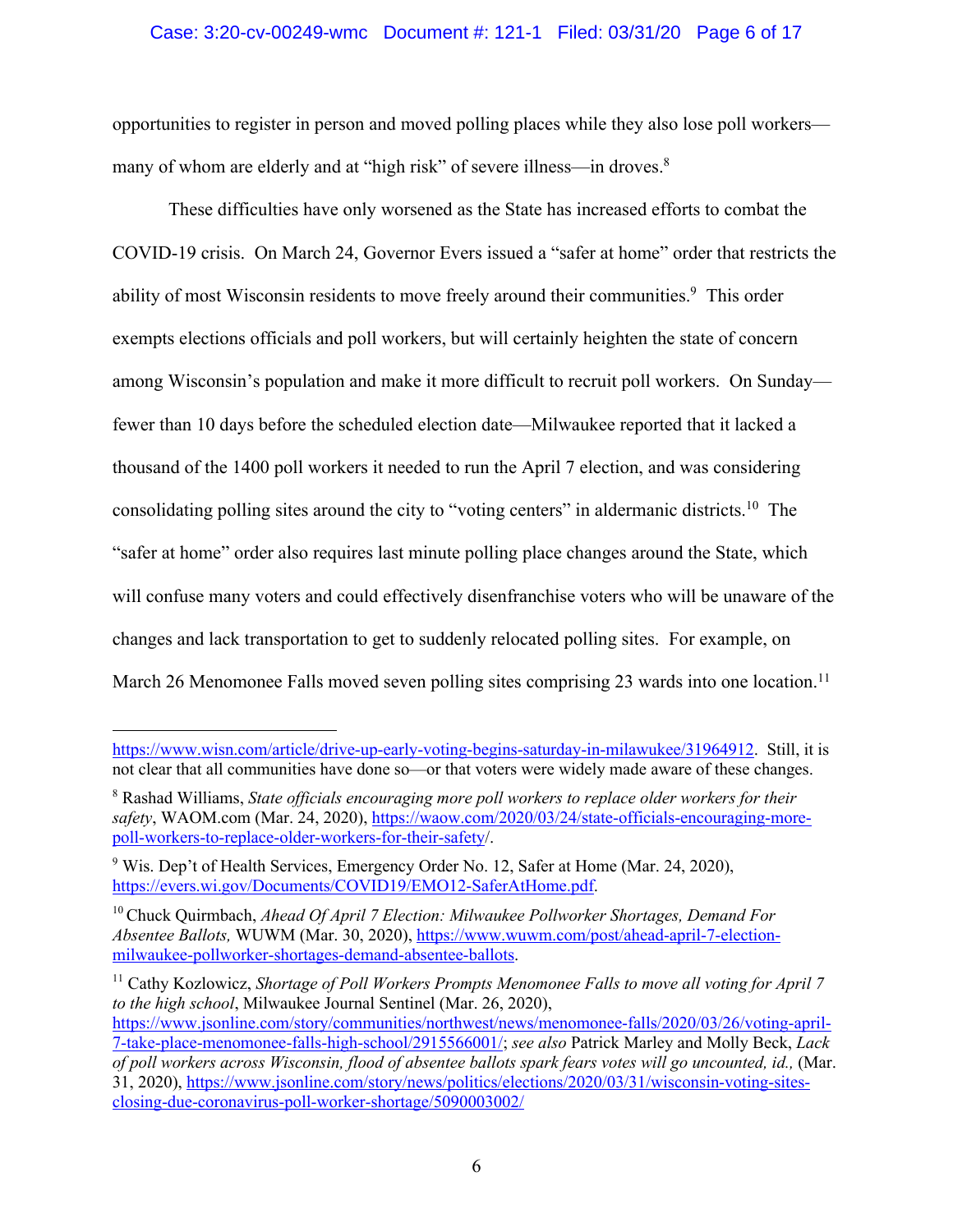#### Case: 3:20-cv-00249-wmc Document #: 121-1 Filed: 03/31/20 Page 7 of 17

At the same time, much, if not most, election participation has moved online. Defendants, among others, have urged voters to use online systems for registration and absentee ballot requests.12 While beneficial for many voters, a narrow focus on digital registration and voting leaves out more vulnerable communities who may not know or understand the rules, lack digital access, or require assistance that may be impossible to obtain during the current health crisis, including persons with disabilities, and low income, homeless and rural voters.

It is absolutely clear that the fear and chaos swirling around this election will confuse and disenfranchise voters, persons with disabilities, low-income voters and voters of color —who are also less likely to have the digital access and expertise on which participation in the current state of emergency has increasingly depended.

### **III. ARGUMENT**

*Amici* have reluctantly concluded that they do not dispute Plaintiffs' claim that a free and fair election cannot be held a week from now, during a period when the Governor has prudently ordered Wisconsinites to stay at home to protect their health and that of their neighbors.

*Amici* do not take a stance on which date the spring election should be held, but strongly maintain that, whatever the date, the State must provide necessary accommodations to allow *all* Wisconsin voters to exercise their fundamental right to vote—including providing opportunities for same day registration and in-person voting. The right to vote is "personal" and a State may violate it "if even a single person eligible to vote is unable to" vote. *Frank v. Walker*, 819 F.3d 384, 386 (7th Cir. 2016). And "[v]oting . . . cannot take place . . . without an elaborate administrative infrastructure." *Common Cause Ind. v. Lawson*, 937 F.3d 944, 946 (7th Cir.

<sup>12</sup> Wis. Elections Comm'n, *Online Voter Registration for April 7 Available Again Until March 30* (Mar. 25, 2020), https://elections.wi.gov/node/6776.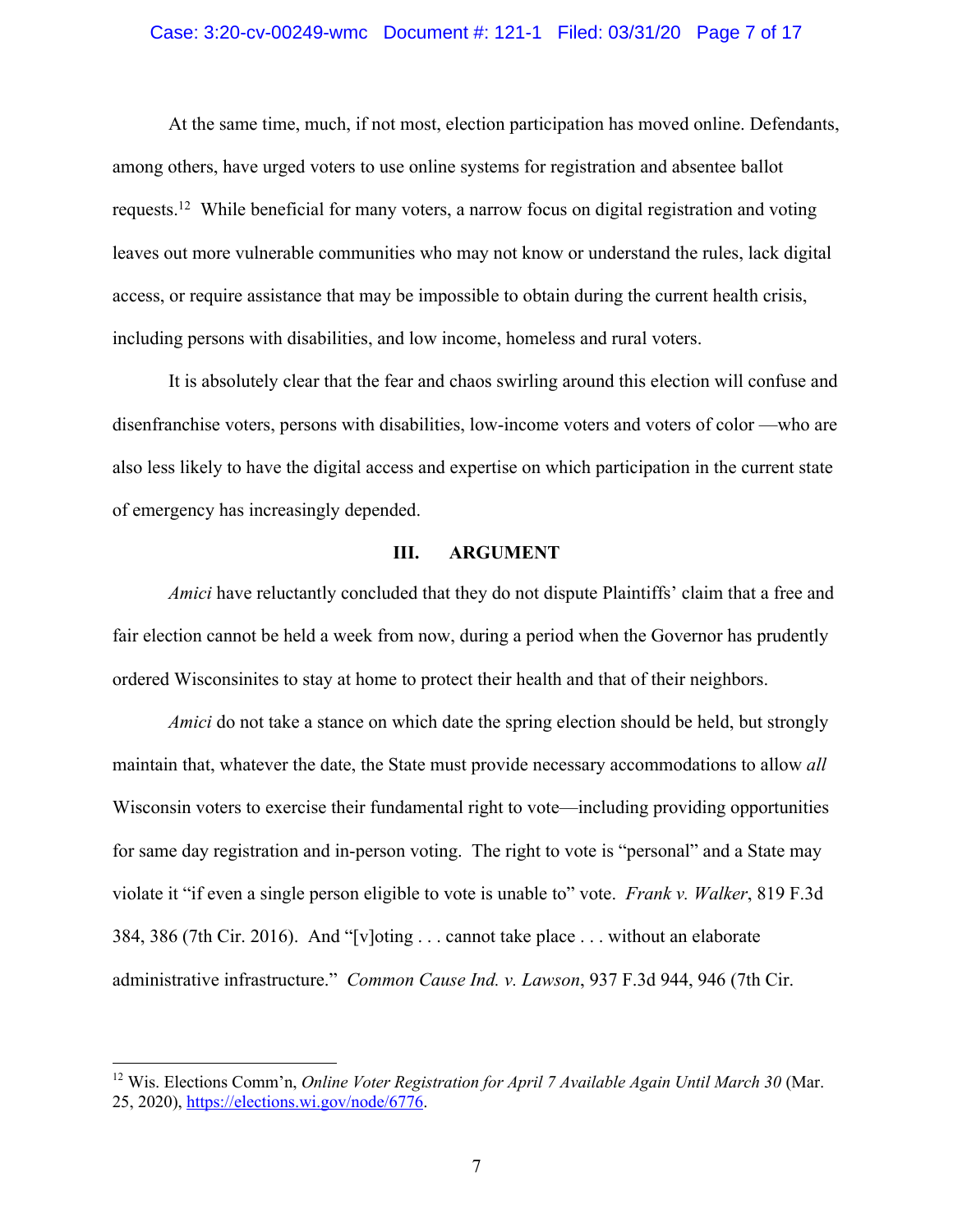2019). The State and municipalities thus must establish a clear plan to avoid further chaos before any rescheduled spring election, and before the August and November 2020 elections.

### **A.** *Amici* **Do Not Dispute the Request to Extend the Election Date.**

*Amici* do not dispute Plaintiffs' request to postpone the election. The unforeseeable demand for absentee ballots, sudden relocation of polling places, potentially to locations inaccessible to persons with disabilities, significant loss of poll workers, and lack of sanitizing equipment, among innumerable other issues, may justify such a postponement. *Amici* are well aware that the current crisis has led to *ad hoc*, differing actions from municipality to municipality. *See, e.g., City of Green Bay*, No. 20-cv-479 (E.D. Wis.), Mem. in Supp. of Pls.' T.R.O. Mot. and Prelim. Inj., at 2–9, ECF No. 3. *Amici* therefore understand that Plaintiffs see no mechanism, other than a delay of the April 7 election, to avoid chaos and disparate treatment and effectively adopt and implement consistent rules on a statewide basis.

*Amici* are also concerned that the current *ad hoc* emergency actions of various municipalities—many of which violate State law—undermine the equal protection rights of the voters they represent. "A citizen's right to a vote free of arbitrary impairment by state action [is] secured by the Constitution . . . ." *Baker v. Carr*, 369 U.S. 186, 208 (1962). *See also Hunter v. Hamilton Cnty. Bd. of Elections*, 635 F.3d 219, 234 n.13 (6th Cir. 2011) ("The Supreme Court has held in cases since *Snowden* [*v. Hughes*, 321 U.S. 1, 8 (1944)] that the Equal Protection Clause protects the right to vote from invidious and arbitrary discrimination" and "a showing of intentional discrimination has not been required in these cases.").

In *Louisiana v. United States*, the Supreme Court affirmed that voting rights "cannot be obliterated by the use of laws . . . which leave the voting fate of a citizen to the passing whim or impulse of an individual registrar." 380 U.S. 145, 153 (1965). Descending from this precedent, *Bush v. Gore* reaffirmed that the Fourteenth Amendment's Equal Protection Clause forbids the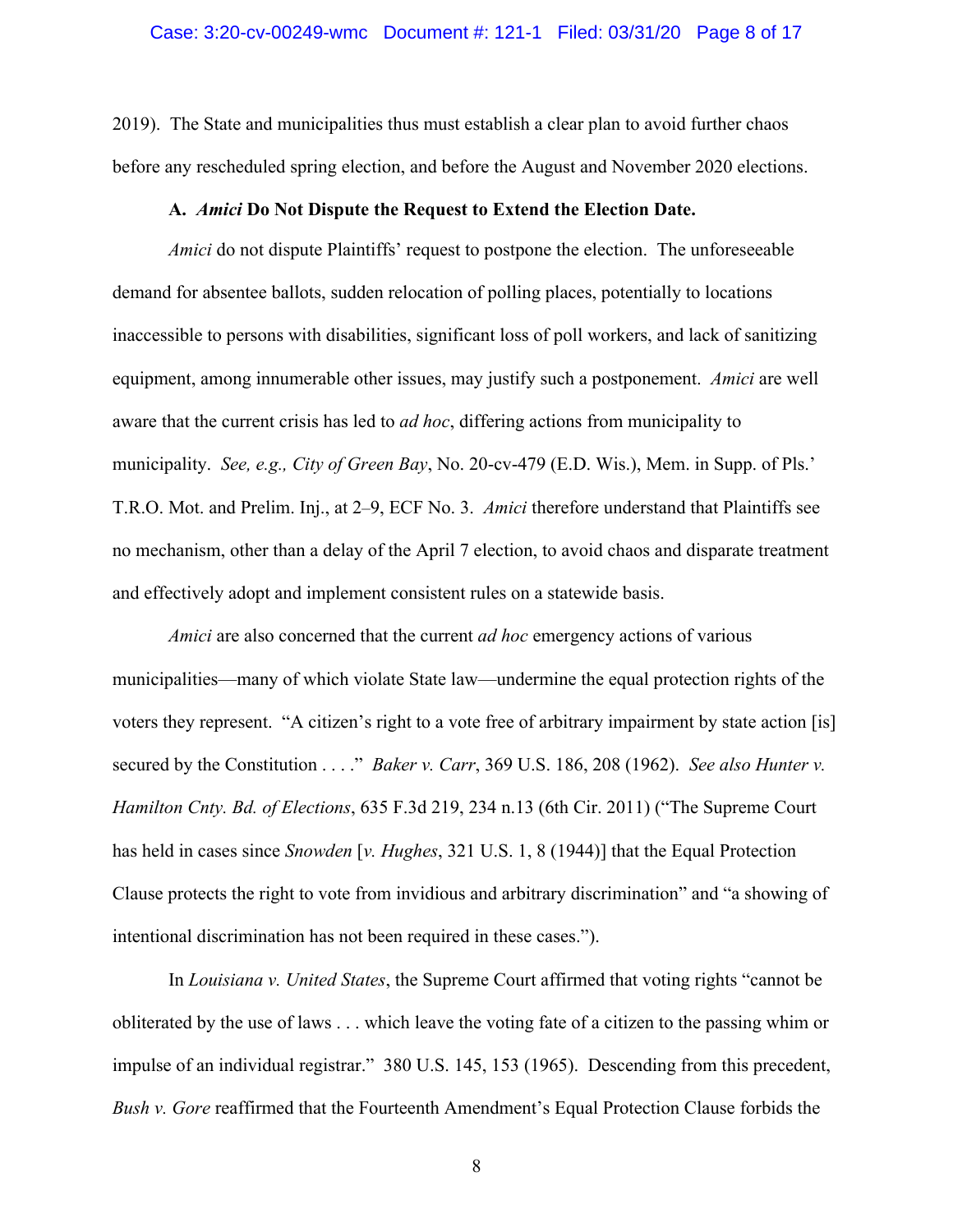#### Case: 3:20-cv-00249-wmc Document #: 121-1 Filed: 03/31/20 Page 9 of 17

State from, "[h]aving once granted the right to vote on equal terms . . . by later arbitrary and disparate treatment, valu[ing] one person's vote over that of another." 531 U.S. 98, 104**–**05 (2000). That rule extends beyond "the initial allocation of the franchise" to "the manner of its exercise." *Id.* at 104. Only "specific standards" and "uniform rules" provide "sufficient guarantees of equal treatment." *Id.* at 106–07.

Lower courts in this Circuit have held accordingly. In *Black v. McGuffage*, the court found that plaintiffs pled a viable equal protection claim where the challenged statute:

[left] the choice of voting system up to local authorities. But that choice necessarily means that some authorities will choose a [less accurate] system . . . . [and] voters in some counties are statistically less likely to have their votes counted than voters in other counties in the same state in the same election for the same office.

209 F. Supp. 2d 889, 899 (N.D. Ill. 2002). "Similarly situated persons" were improperly "treated differently in an arbitrary manner." *Id.*; *see also Hunter*, 635 F.3d at 234–36 (counting some provisional ballots cast in wrong precinct due to poll worker error, while not considering evidence of same errors for similarly situated ballots, violates equal protection); *Pierce v. Allegheny Cnty. Bd. of Elections*, 324 F. Supp. 2d 684, 690 (W.D. Pa. 2003) (allowing third party delivery of absentee ballots only in some counties violates Fourteenth Amendment and could dilute votes in county where delivery not allowed). The case law makes clear that a state cannot engage in election practices that result in voters being given unequal access to the ballot depending on the community in which they live. *Cf. McNally v. Tollander*, 100 Wis. 2d 490, 447–48 (1981) (setting aside election because of procedural irregularities resulting in "deprivations of the right to vote [which] seriously undermine[d] the appearance of fairness").

Such actions also raise due process concerns. *See, e.g.*, *Hunter*, 635 F.3d at 235 (arbitrary election administration implicates "both equal-protection and due-process rights"); *League of Women Voters of Ohio v. Brunner*, 548 F.3d 463, 468–70, 477–78 (6th Cir. 2008)

9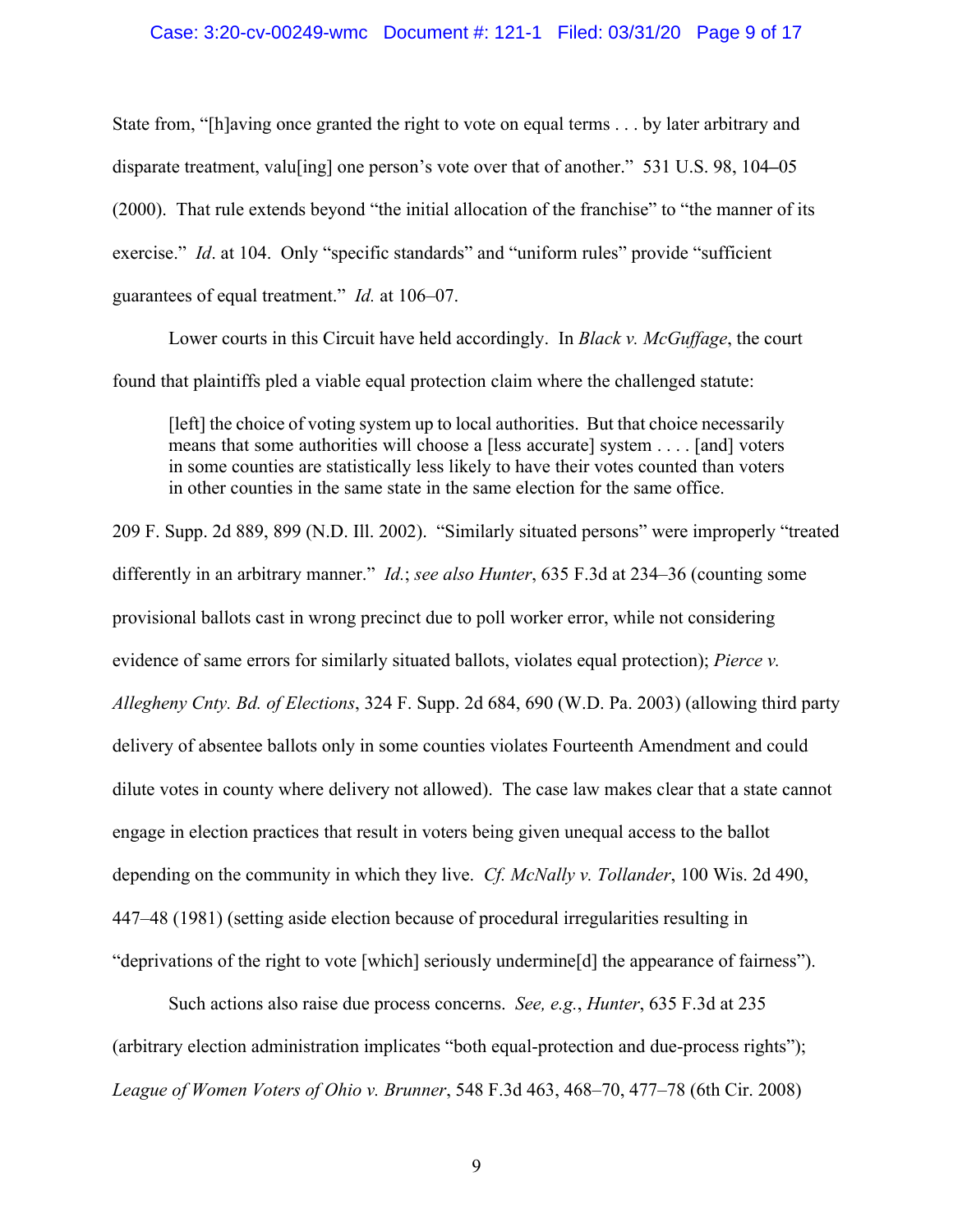### Case: 3:20-cv-00249-wmc Document #: 121-1 Filed: 03/31/20 Page 10 of 17

(structural electoral dysfunction based on a lack of uniform rules, standards and procedures such as registration lists, polling places, absentee and provisional ballots, and assistance for disabled voters could lead to widespread disfranchisement and state a due process claim). "[S]ubstantial changes to state election procedures and/or the implementation of non-uniform standards run afoul of due process if they 'result in significant disenfranchisement and vote dilution.'" *Ne. Ohio Coal. for Homeless v. Husted*, 696 F.3d 580, 597 (6th Cir. 2012) (citations omitted).

At this point, differential and arbitrary treatment and a failure to follow uniform rules, and unprecedented structural dysfunction, already imperil the election's fairness. For example, while State law requires municipalities to provide at least a certain amount of early voting, some municipalities have cancelled it outright, others are allowing voters to make appointments for early voting, others employ curbside voting, and others are conducting early voting as before. Polling places are being relocated at the last minute and there is a massive poll worker shortage throughout the state. It is likely that random and differential treatment will be applied until and including the April 7 election, depriving voters of their voting rights. One has only to look at the recent elections in Illinois to see the profoundly adverse effect on voters of last-minute changes in or closures of polling places and lack of election workers. <sup>13</sup> Allowing the April 7 election to proceed in such a manner could violate the constitutional right to equal protection and due process of Wisconsin's voters.

#### **B. Wisconsin Must Ensure Mail Absentee Ballots are Sent and Counted.**

State law requires that a ballot be received by Election Day. Wis. Stat.  $\S 6.87(6)$ . Even during typical elections, hundreds or thousands of ballots go uncounted because of that

<sup>13</sup> *See, e.g.*, Kathleen Foody, *Illinois officials point fingers over primary voting issues*, Associated Press (Mar. 17, 2020), https://apnews.com/c96f7b7a4537785a4d305b986d4df3a2.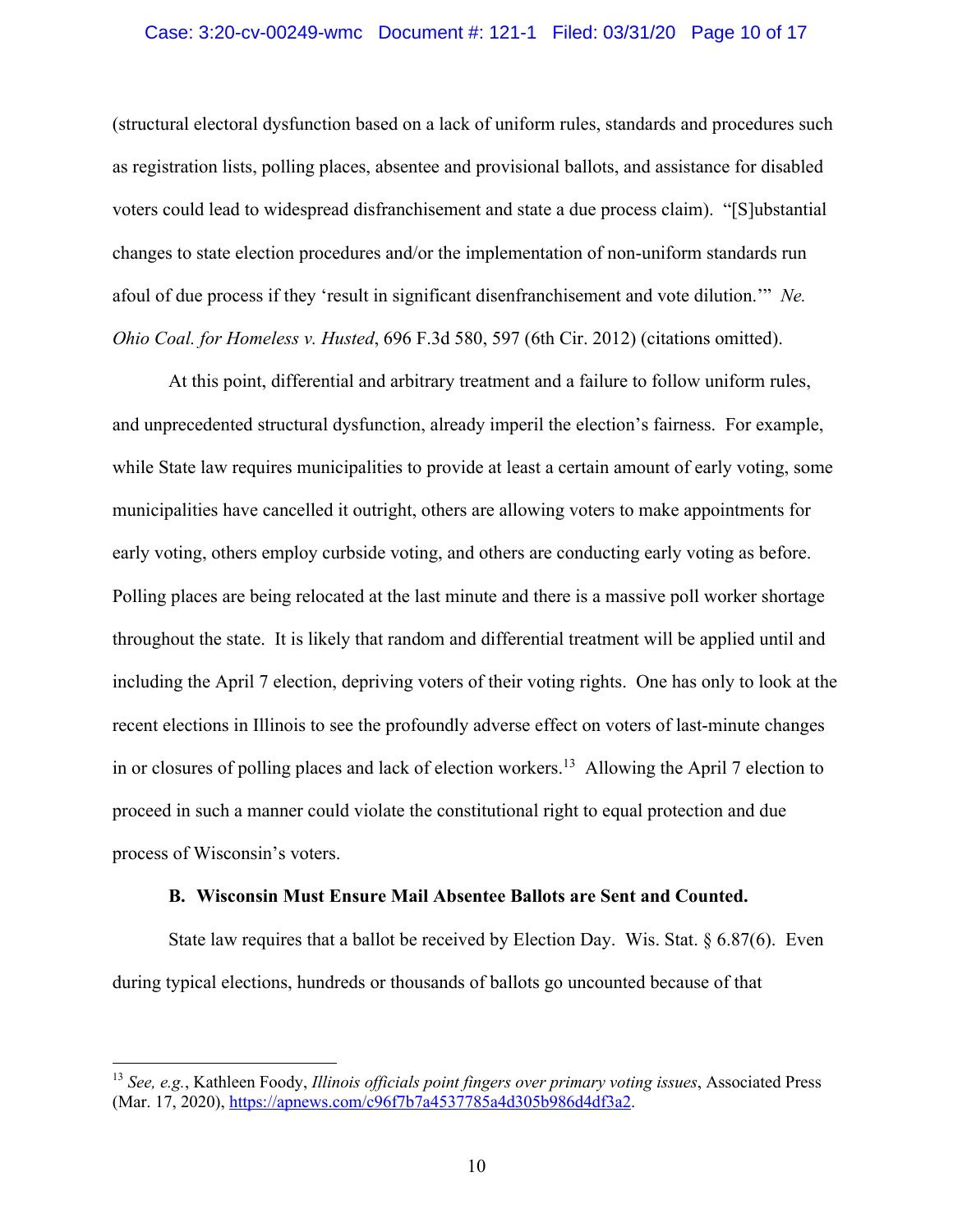### Case: 3:20-cv-00249-wmc Document #: 121-1 Filed: 03/31/20 Page 11 of 17

requirement—often due to delays in mail service. Indeed, 1407 non-military mailed absentee ballots were received *after* the deadline in Wisconsin's 2019 spring election—a contest with far fewer issues on the ballot, and lacking a high-turnout presidential primary. The current situation will inevitably and vastly worsen that problem leading to voter disenfranchisement.

Clerks have been so overwhelmed with mail absentee ballot requests that they have even run out of ballot envelopes. It will only get worse. Large numbers of voters who planned to vote in person—often at now-closed early voting sites—have yet to request their ballots. Many persons, including many tribal members living on reservations, do not receive mail at home and must travel to the location of a P.O. Box.<sup>14</sup> The process of fulfilling absentee requests and obtaining the supplies necessary to do so has been delayed, and will continue to be delayed. The U.S. Postal Service itself explicitly recommends that voters leave a full week for a mail ballot to be received.<sup>15</sup> Even barring additional printing or mailing delays, voters who request their ballots by the April 2 deadline—or even today—will not have time to receive and return their ballots to meet the U.S. Postal Service guidelines.

Moreover, recent studies suggest that voters of color are more likely to be affected by receipt deadlines. For example, in Arizona, where (as in Wisconsin) ballots must be received by Election Day, a recent expert report found that "[p]eople in counties with the highest Hispanic and Native American populations had the highest rates of late rejected [mail] absentees." Dr. Stephen Ansolabehere, Expert Report in *Voto Latino v. Hobbs*, No. 2:19-cv-05685-DWL (D. Ariz. Feb. 25, 2020) at 20, https://www.democracydocket.com/wp-

<sup>&</sup>lt;sup>14</sup> Br. of Amici Curiae National Congress of American Indians *et al.* in Supp. of Pets. at \*10, *Crawford v. Marion Cty. Election Bd.*, 553 U.S. 181 (2008), Nos. 07-21, 07-25*,* 2007 WL 3440943 ("*Crawford* Br."), https://www.brennancenter.org/sites/default/files/legal-work/95a3999cc34efe3da7\_t8m6bnj4d.pdf.

<sup>15</sup> U.S. Postal Service, Postal *Bulletin 22539* (Feb. 13, 2020) at 5, https://about.usps.com/postalbulletin/2020/pb22539/pb22539.pdf.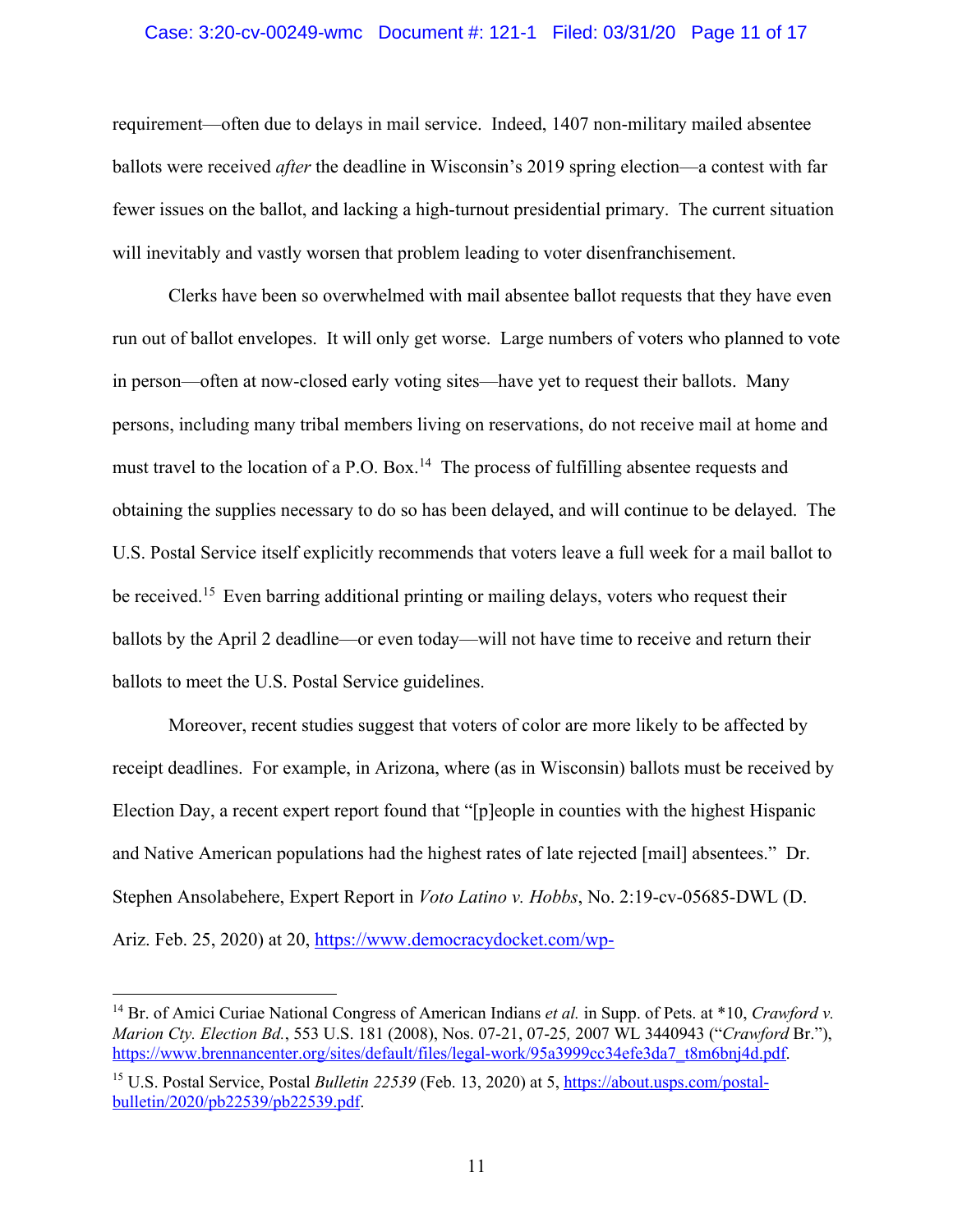content/uploads/sites/41/2020/03/2020-2-25-Ansolabehere-Expert-Rpt.-filed11.pdf; *see also Democratic Nat'l Comm. v. Hobbs*, 948 F.3d 989, 1006 (9th Cir. 2020) (finding that the testimony at trial was that "minority voters" "tend to miss critical deadlines").

To avoid disenfranchising these many voters who, through no fault of their own, cannot meet the State's stringent guidelines, it should be ordered that elections officials continue to accept and process absentee ballot applications, and count any ballots postmarked by Election Day, including by any rescheduled election date. In addition, *Amici* recommend that municipalities be required to set up drop boxes where voters can deliver absentee ballots without having to have contact with other persons, and that any ballots placed in such boxes by 8 p.m. on Election Day also be counted.

# C. **Wisconsin Must Ensure That Voters Have Opportunity to Vote in Person.**

While *Amici* do not dispute the need for a delay in the election, a fair election simply cannot be conducted entirely by mail.<sup>16</sup> Mailing ballots to registered voters will, of course, help many voters—including persons with fragile health—and likely reduce the burden for in-person voting. But *Amici* know from experience that switching to a mail-only voting system without providing opportunities for in-person voting would disenfranchise countless voters who planned to register at the polls, lack reliable access to mail service, have difficulty with the process of applying for and returning a mail ballot, need the kinds of accommodations for persons with disabilities that are only available at in-person voting sites, or generally distrust mail service.

Even so-called "vote by mail" states provide opportunities to register and vote in person:

Five states currently conduct all elections entirely by mail: Colorado, Hawaii, Oregon, Washington and Utah. At least 21 other states have laws that allow certain smaller elections, such as school board contests, to be conducted by mail. For these elections, all registered voters receive a ballot in the mail. The

<sup>&</sup>lt;sup>16</sup> *Amici* are aware that Plaintiffs do not seek such a remedy, but as noted *supra*, others do.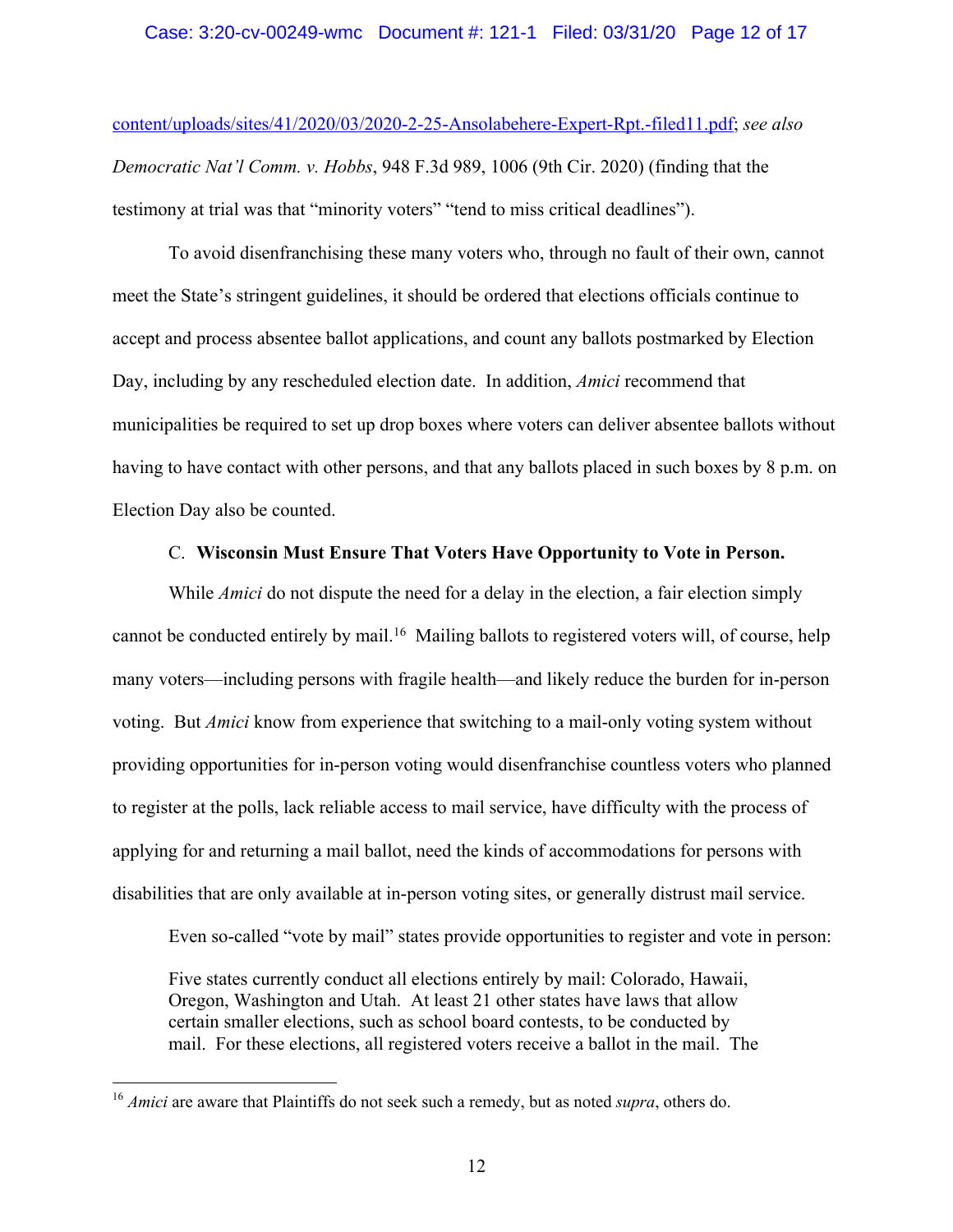voter marks the ballot, puts it in a secrecy envelope or sleeve and then into a separate mailing envelope, signs an affidavit on the exterior of the mailing envelope, and returns the package via mail or by dropping it off....

While "all-mail elections" means that every registered voter receives a ballot by mail, *this does not preclude in-person voting opportunities on and/or before Election Day.* For example, despite the fact that all registered voters in Colorado are mailed a ballot, voters can choose to cast a ballot at an in-person vote center during the early voting period or on Election Day ....

National Council of State Legislatures, *All Mail Elections (aka Vote by Mail)* (Mar. 24, 2020),

https://www.ncsl.org/research/elections-and-campaigns/all-mail-elections.aspx (emphasis added).

Further, such a system would not enfranchise thousands of voters who register for the first time, or re-register to update their names or addresses, at the polls.<sup>17</sup> Since 1976, Wisconsin law has allowed voters to register on Election Day.<sup>18</sup> Voters accordingly rely on same day registration as a routine aspect of their voting experience. In some years fewer voters use same day registration during spring elections, but numbers still reach the tens if not hundreds of thousands.19 Data suggest that recent movers, who must re-register even if they previously voted, are on average younger, of lower income, and are more likely to be racial and ethnic

<sup>17</sup> State of Wis. Gov. Accountability Bd., *Final Report on the Impacts and Costs of Eliminating Election Day Registration in Wisconsin* (Feb. 18, 2013) at 4, https://elections.wi.gov/sites/elections.wi.gov/files/publication/65/final edr\_report\_02\_18\_2013\_pdf\_863

68.pdf.

<sup>18</sup> *Id.* at 1, 5.

<sup>19</sup> Wis. Elections Comm'n, *2018 Spring Election EL-190NF: Election Voting and Registration Statistics Report* (Apr. 2, 2018) (more than 39,600 election day registrants for 2018 spring election), spreadsheet at https://elections.wi.gov/node/5815 (more than 39,600 election day registrants for 2018 spring election); *Id.*, *2016 Spring Election EDR Report* (more than 259,000 election day registrants for 2016 spring election and presidential primary), spreadsheet at https://elections.wi.gov/publications/statistics/gab-190/2016-spring-election-presidential-primary.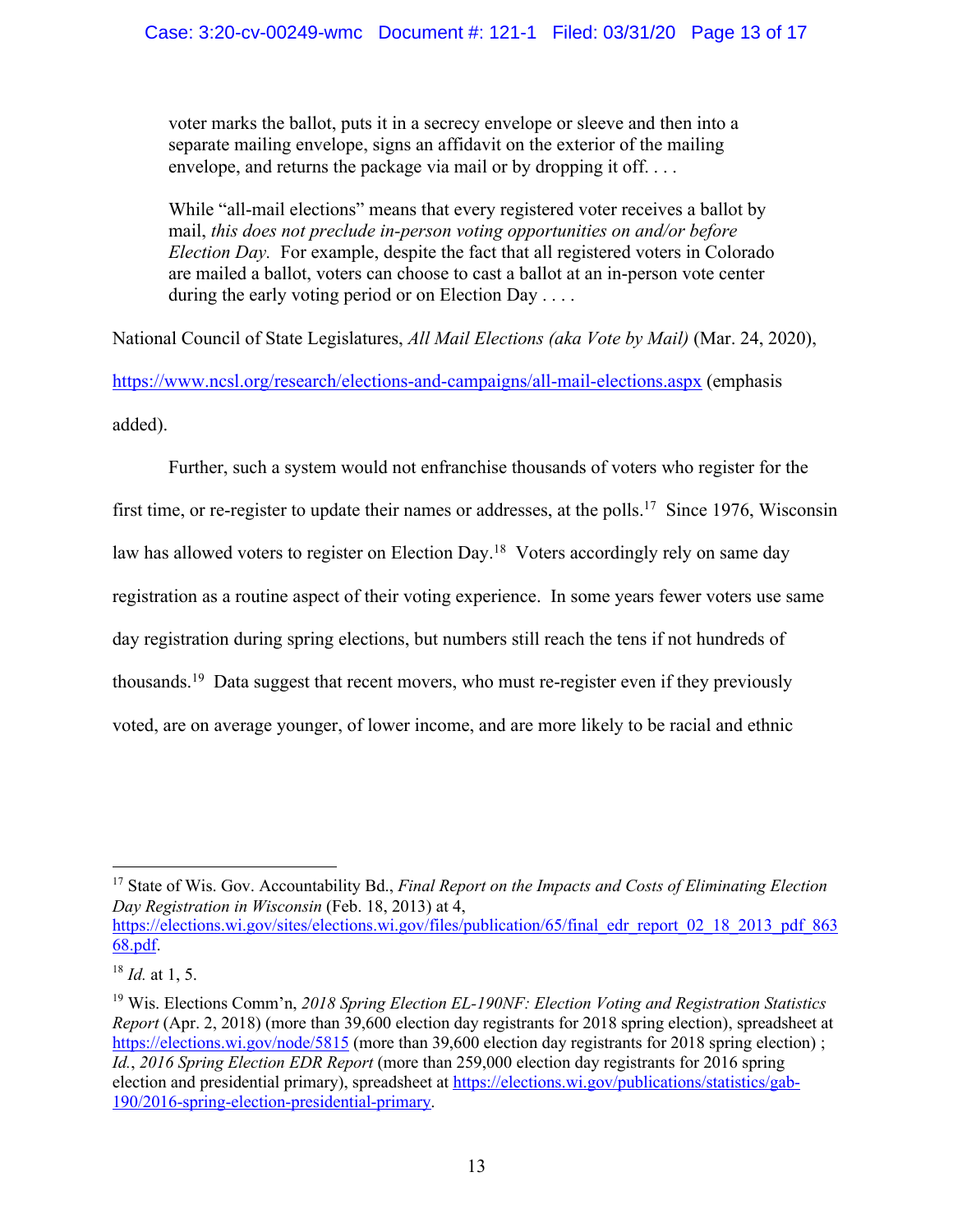### Case: 3:20-cv-00249-wmc Document #: 121-1 Filed: 03/31/20 Page 14 of 17

minorities.<sup>20</sup> The characteristics associated with more frequent moving are also associated with lower overall likelihoods of being registered.<sup>21</sup> The remedy that some persons, including some elections officials, propose will effectively and completely disenfranchise those voters.

In-person voting options and extended early voting also can be critical for persons with disabilities, such as blind and visually impaired voters who need to use accessible voting machines at in-person polling sites. It is also especially important for voters of color and young voters. For example, recent data from California, which is experimenting with vote-by-mail, show that older, white voters more frequently vote by mail; in comparison, Black and Hispanic voters and young people are more likely to vote in-person.<sup>22</sup> And a Florida study found that voters of color and young voters were more likely to have their mail absentee ballots rejected than white voters or older voters.23 Mailing ballots is not an evident option for transient or homeless voters. *See, e.g.*, *Spirit Lake Tribe v. Benson Co., N.D.*, No. 10-cv-00095, 2010 WL 4226614, at \*3 (D.N.D. Oct. 21, 2010) (mail-in only procedures had disparate impact on tribal voters lacking "stable housing arrangements" in communities characterized by "poverty and transience"). In addition, as noted above, stringent mail receipt deadlines adversely affect voters.

In urging this Court not to consider a remedy that orders mail balloting as the sole means to vote in Wisconsin's 2020 spring election, *Amici* do not in any way discount the gravity of the

<sup>20</sup> These patterns are evident in many Census datasets and reports. *See, e.g.* David K. Ihrke & Carol S. Faber, *2012. Geographic Mobility: 2005 to 2010*, Current Population Reports, P20-567, Table 2 (U.S. Census Bureau Dec. 2012), https://www.census.gov/prod/2012pubs/p20-567.pdf.

<sup>21</sup> *See generally* Jan E. Leighley & Jonathan Nagler, *Who Votes Now? Demographics, Issues, Inequality, and Turnout in the United States* Table 2 (Princeton Univ. Press. 2013).

<sup>22</sup> Center for Election Innovation & Research, *California Voter's Choice Act November 6, 2018 General Election Report*, https://electioninnovation.org/wp-content/uploads/2020/03/VCA-November-2018- General-Election-Report.pdf.

<sup>23</sup> Dr. Daniel Smith for ACLU of Florida, *Vote-by-Mail Ballots Cast in Florida* (Sept. 2018), https://www.aclufl.org/sites/default/files/aclufl - vote by mail - report.pdf.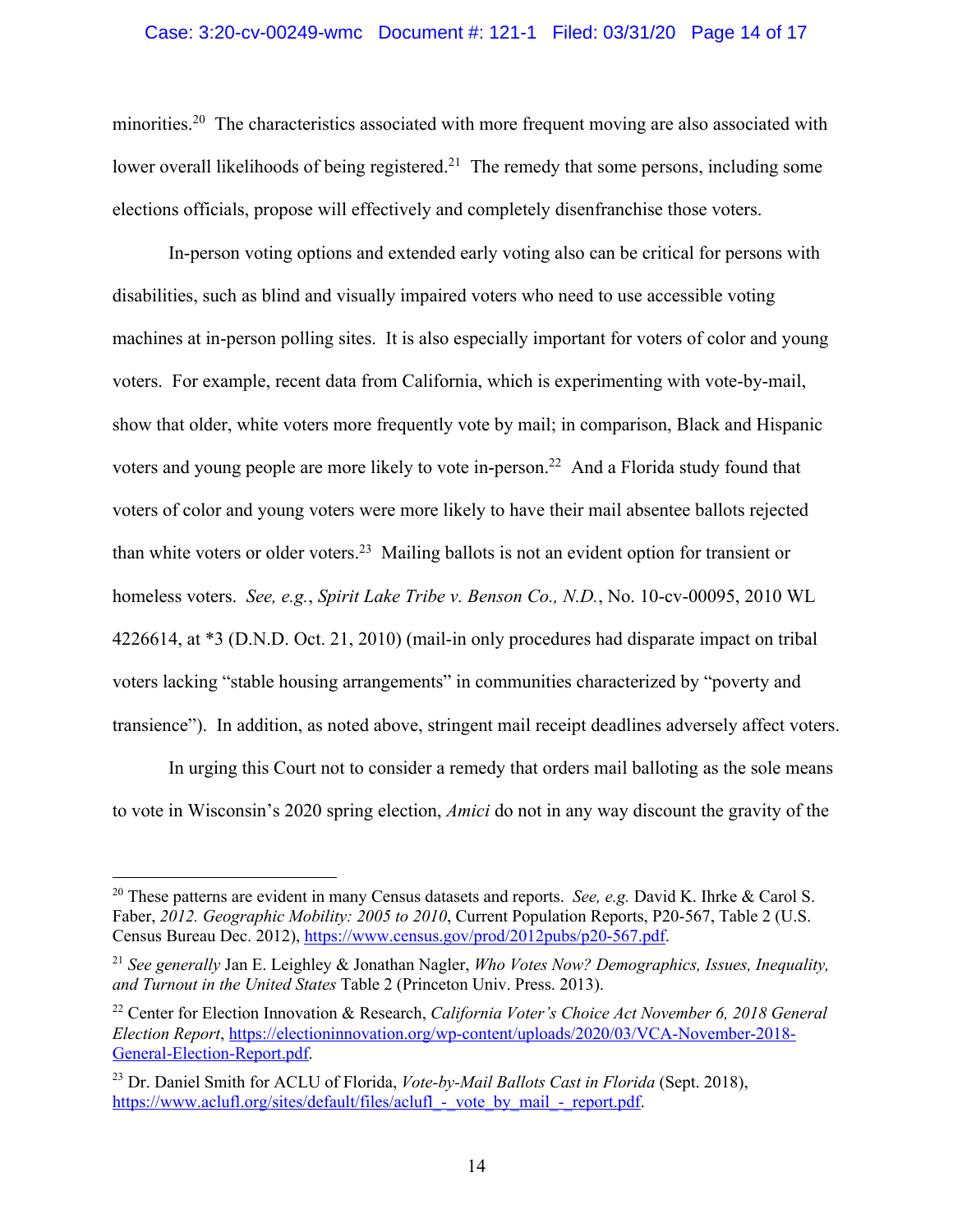#### Case: 3:20-cv-00249-wmc Document #: 121-1 Filed: 03/31/20 Page 15 of 17

public health issues the State faces. *Amici*'s point is that in-person voting is critically important to many Wisconsin voters, and that the State must plan now for measures that would allow for safe administration of in-person voting at *any* election that occurs.

# **D. State and Local Governments Must Create a Robust Emergency Plan.**

Whether or not the crises caused by the current pandemic could have been predicted, we now know that they exist and adversely affect elections. It is therefore incumbent on State and local elections officials to develop a comprehensive emergency plan to address problems that could occur on a rescheduled spring election date, or at the time of the August 11 or November 3 elections, should this (or another) crisis continue or recur.

State law already requires elections officials to be proactive. Wis. Stat.  $\S 323.02(8)(a)$ defines "[e]mergency management" to include "all measures undertaken by or on behalf of the state and its subdivisions to . . . Prepare for and minimize the effect of a disaster or the imminent threat of a disaster." WEC accordingly has a "Contingency Planning and Election Security Plan" which addresses, among other things, disaster planning and instructs local elections officials to develop a range of contingency plans.<sup>24</sup> The plan even mentions the possibility of "influenza or other pandemics that may affect poll workers or [] staff."25 It discusses things such as the need for standby poll workers, alternative polling places, and communications strategies.

Still, it is abundantly clear that neither the State nor municipalities anticipated anything like the current crisis, nor have they presently implemented a comprehensive emergency plan to address COVID-19. That must change immediately. *Amici* urge the Court to order Defendants

<sup>24</sup> Wis. Elections Comm'n, *Contingency Planning and Election System Security*, at 13 (Oct. 2016), https://elections.wi.gov/sites/default/files/publication/contingency\_planning\_and\_election\_system\_securit y\_\_19422.pdf.

<sup>25</sup> *Id.*; *see also id.* at 13–16.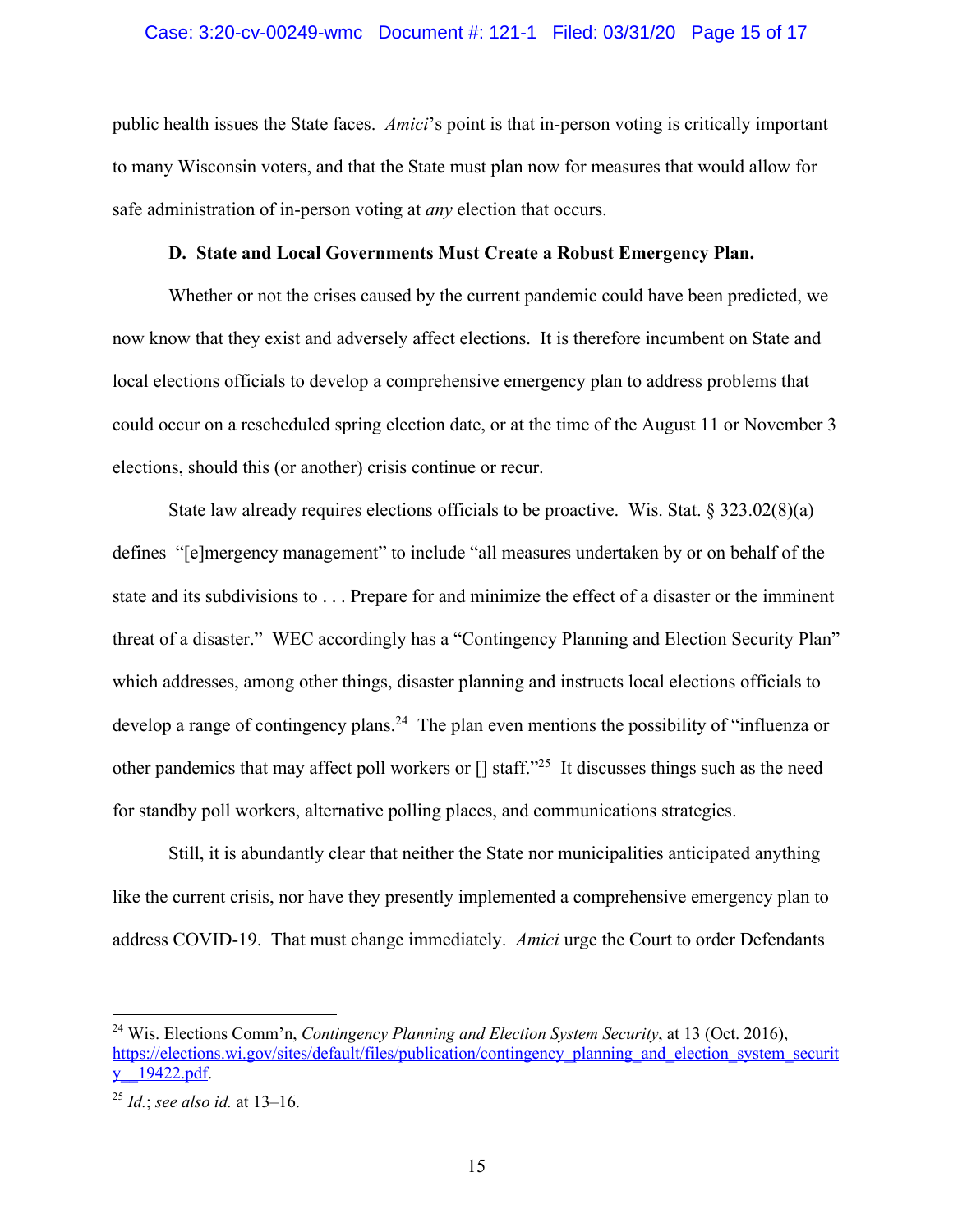### Case: 3:20-cv-00249-wmc Document #: 121-1 Filed: 03/31/20 Page 16 of 17

to develop a far more detailed and specific plan for responding to the real possibility of further election disruption this year within 45 days of the Court's order, and to require that every municipality do the same within 60 days. The chaos and current patchwork system of changing or avoiding legal requirements must not recur. As election law scholar Richard Hasen recently stated: "[t]oo much local control in election administration is a recipe for disaster, because in a close election everyone will look at the small number places where things failed, not the vast majority of places that manage to conduct a single election well."26 Given no good options in the midst of a pandemic, states will "need to assert more authority over local jurisdictions to manage the expected surge in absentee balloting, the added expenses of running polling places consistent with stringent health requirements, and other potential threats to the election like cyberattacks."<sup>27</sup> Voters, as well as the legitimacy of this and future elections, depend on it.

### **IV. CONCLUSION**

It is incumbent on this Court to ensure that Wisconsinites are able to exercise their fundamental right to vote. Registration restrictions and hurdles in casting a ballot could deny qualified Wisconsin voters of this fundamental right. Any relief this Court orders should account for these barriers to the ballot.

<sup>26</sup> Richard L. Hasen, *What happens in November if one side doesn't accept the election results?*, Slate (Mar. 30, 2020), https://slate.com/news-and-politics/2020/03/2020-election-meltdown-coronavirusdelay.html.

<sup>27</sup> *Id.*